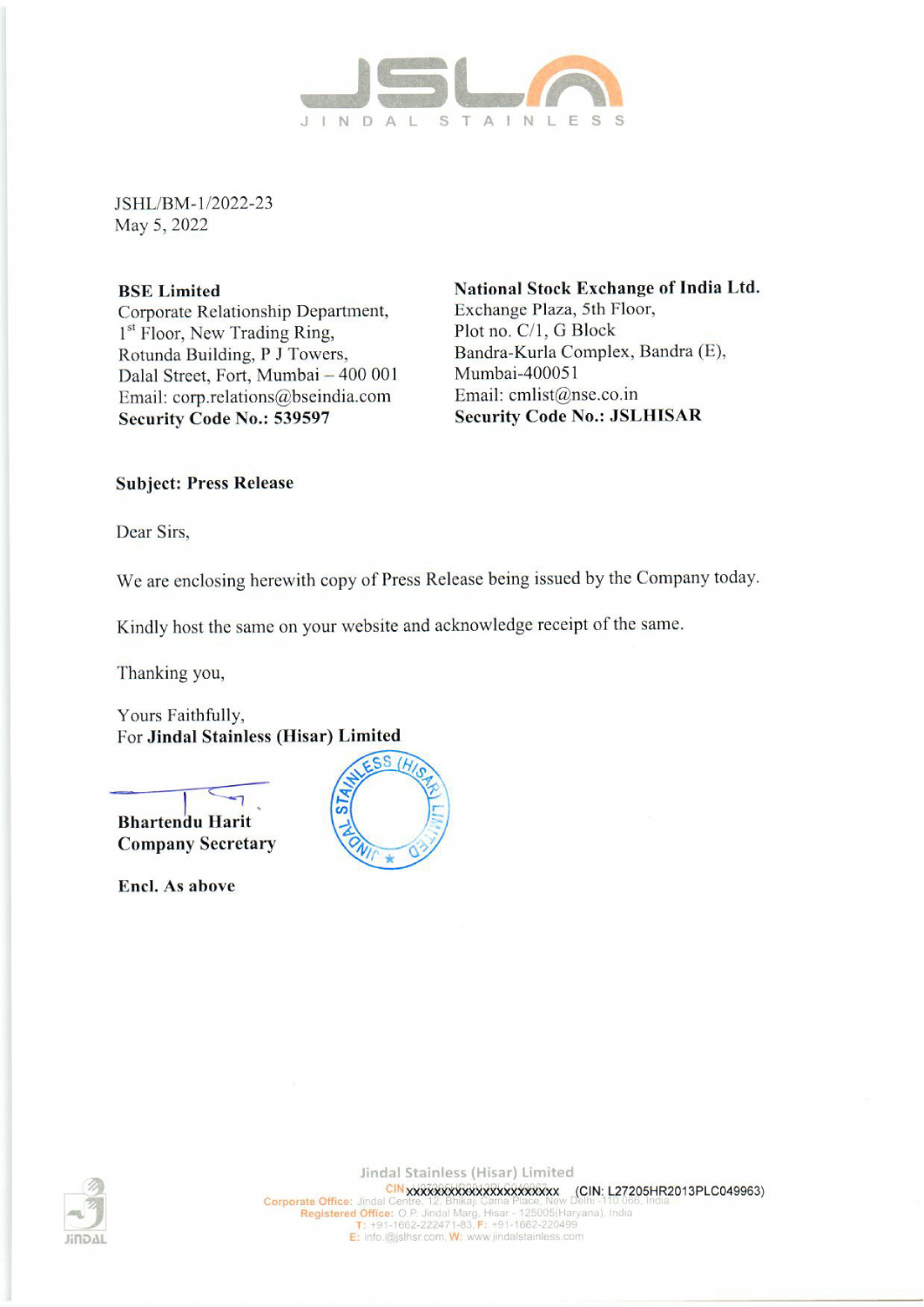

# **Jindal Stainless (Hisar) Limited Financial Results for the Quarter ended March 31, 2022**

#### **Q4FY22 Highlights**

### **Consolidated performance:**

- **Revenue stood at INR 4,318 crore, up by 39% over Q4FY21**
- **EBITDA at INR 605 crore; up by 49% over Q4FY21**
- **PAT at INR 575 crore; up by 64% over Q4FY21**

**Standalone performance**

- **Revenue at INR 3,802 crore, up by 38% over Q4FY21**
- **EBITDA at INR 537 crore, up by 47% over Q4FY21**
- **PAT at INR 357 crore, up by 58% over Q4FY21**
- **Sales volume registered at 178,784 metric tonnes**
- **Net lenders debt stood at INR 1,605 crore**
- **Debt-to-equity ratio reduced to ~0.5**

**New Delhi, May 5, 2022:** Jindal Stainless (Hisar) Limited's (JSHL) Board of Directors announced Q4FY22 financial results today. The Company recorded a robust quarter owing to new product development, quality improvement and capacity building for its value-added product portfolio. During Q4FY22, JSHL's Specialty Products Division (SPD) achieved highest ever total sales of Blade Steel and Precision Strips, with SPD's total sales increasing by 32% in FY22 over FY21. JSHL's standalone revenue, EBITDA and PAT jumped by 38%, 47% and 58% respectively during Q4FY22 over CPLY (corresponding period last year). On a consolidated basis, Company's Q4FY22 revenue, EBITDA and PAT stood at INR 4,318 crores, INR 605 crores and INR 575 crores respectively. Net external debt stood at INR 1,605 crore as on March 31, 2022, with debt-to-equity ratio reduced to ~0.5. Interest cost reduced by 26% to INR 31 crores for Q4FY22 as compared to CPLY.

Jindal Stainless Steelway Limited (JSSL), the service centre arm of JSHL, recorded a net revenue of INR 659 crores during Q4FY22, a 24% hike on YoY basis, with an EBITDA of INR 33 crore. During Q4FY22, JSHL's lifestyle subsidiary, JSL Lifestyle Limited's net revenue, EBITDA and PAT were recorded at INR 131 crores, INR 14 crores and INR 6 crores respectively over CPLY.

JSHL continued to augment new product development for the domestic market and delivered critical stainless steel grades for key non-coastal area applications, along with key domestic projects in the agriculture and nuclear sectors. The Company also enhanced its digitization initiatives during Q4FY22 by increasing usage of online payment gateway and commerce portal. The Company also introduced a new feature of product & MTC authentication and enabled a seamless customer experience for its existing users and their end-customers.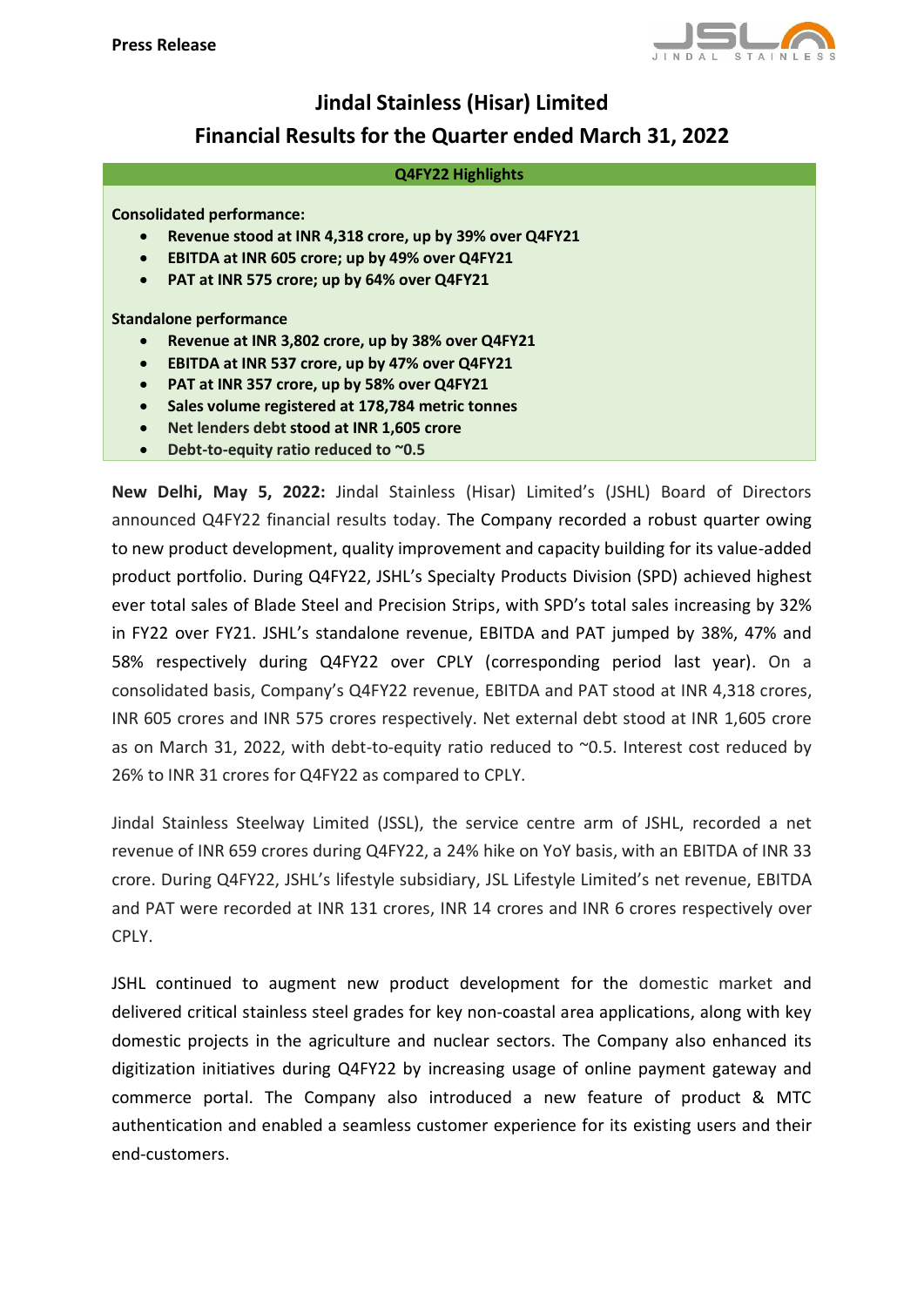

Subsidized and imported Chinese and Indonesian stainless steel continued to be dumped in the Indian market which led to reduced price levels on a domestic level. Imports from China and Indonesia were estimated to have risen by 147% and 280% respectively in FY22 as compared to FY21. As a result, the share of imports rose to 36% of demand during Q4FY22. Consequentially, JSHL strategically upped its exports mix share during the quarter which more than doubled as compared to Q4FY21. Domestic-export share of sales volumes during Q4FY22 was as follows:

| <b>Geographical Segment</b> | Q4FY22 | <b>Q4FY21</b> | <b>FY21-22</b> | <b>FY20-21</b> |
|-----------------------------|--------|---------------|----------------|----------------|
| Domestic                    | 82%    | 92%           | 85%            | 92%            |
| Export                      | 18%    | 8%            | 15%            | 8%             |

# **Other key developments:**

- 1. Equity shares of JSHL have been included in the Nifty Metal Index for the first time.
- 2. JSHL became the first integrated stainless steel manufacturing Company in India producing coils, sheets and plates, and among the select few in the world, to get certified with AS 9100D Certification, a Quality Management System for Aviation, Space, and Defence Organizations. The Certification validates JSHL's competence to constantly meet highly stringent standards of the aerospace industry.
- 3. JSHL was awarded the prestigious **National Safety Award 2018** by the Ministry of Labour and Employment, Government of India for its excellent performance in industrial safety in the 'manufacturing of basic metal and fabricated metal (except machinery and equipment)' category. The Company was also conferred with the coveted **International Safety Award 2022 Merit** by the UK-based British Safety Council for the third consecutive year. The award recognizes JSHL's consistent efforts towards establishing a robust workplace infrastructure for health and safety during CY2021.
- 4. Merger update: Shareholders and creditors of JSL and JSHL approved the 'Scheme of Arrangement' for the merger between the two Companies on April 23, 2022 by an overwhelming majority. The Companies will now file the second motion petition with Hon'ble NCLT. With this positive movement, the Companies now expect other relevant processes to be completed in due course over the next 6-7 months.
- 5. Renewable Energy and ESG efforts: JSHL reduced its  $CO<sub>2</sub>$  emissions by  $\sim$ 1800 metric tonnes during FY22 via power and fuel saving efforts, waste oil treatment, LED implementation, and tree plantations drives. The Company is consistently exploring opportunities to effectively transition towards harnessing renewable energy and achieve its target of net zero emissions by 2050.
- 6. Projects update: All brownfield expansion projects announced in Q1FY22 are on track.